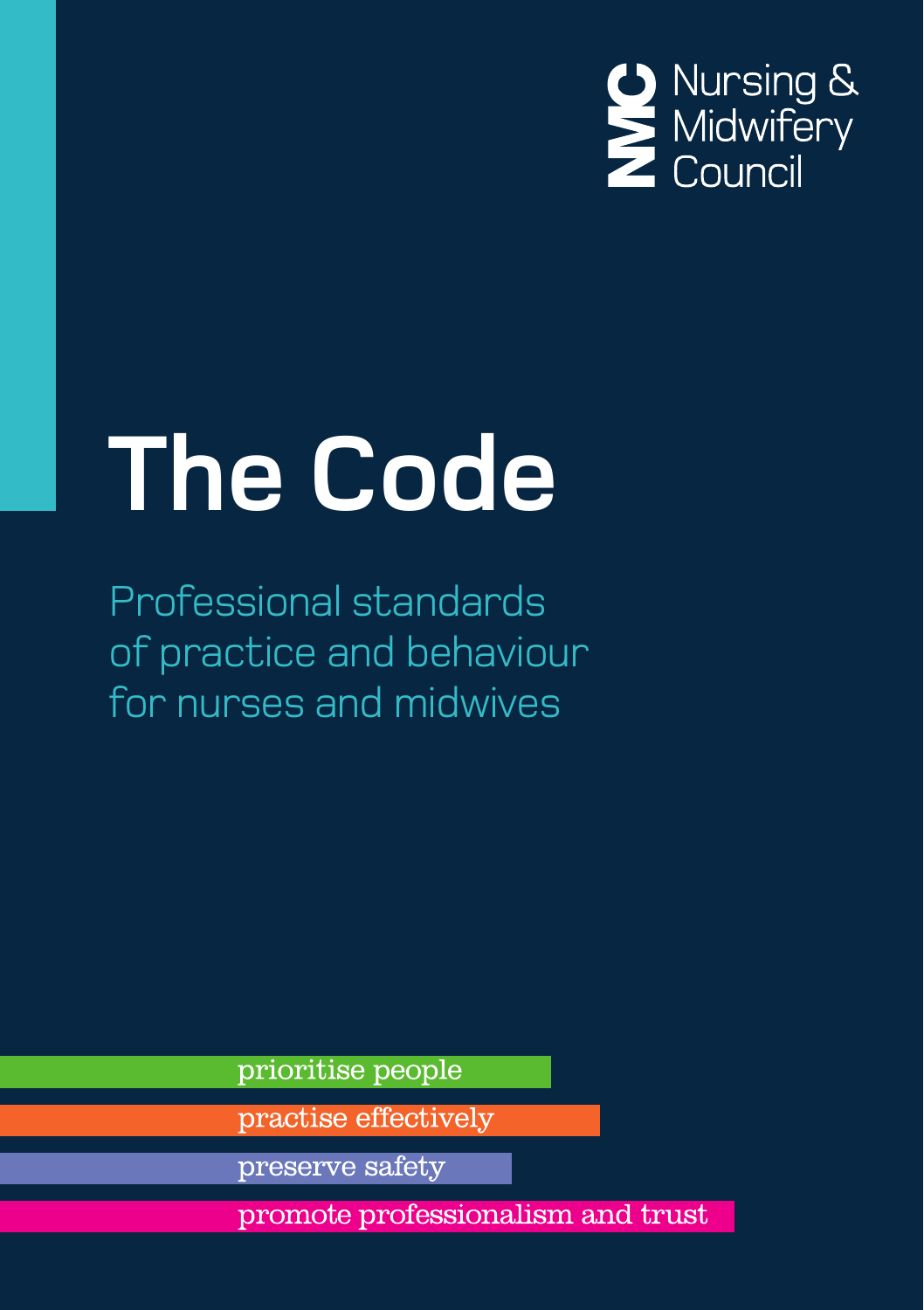# Introduction

The Code contains the professional standards that registered nurses and midwives must uphold. UK nurses and midwives must act in line with the Code, whether they are providing direct care to individuals, groups or communities or bringing their professional knowledge to bear on nursing and midwifery practice in other roles, such as leadership, education or research. While you can interpret the values and principles set out in the Code in a range of different practice settings, they are not negotiable or discretionary.

Our role is to set the standards in the Code, but these are not just our standards. They are the standards that patients and members of the public tell us they expect from healthcare professionals. They are the standards shown every day by good nurses and midwives across the UK.

When joining our register, and then renewing their registration, nurses and midwives commit to upholding these standards. This commitment to professional standards is fundamental to being part of a profession. We can take action if registered nurses or midwives fail to uphold the Code. In serious cases, this can include removing them from the register.

The Code should be useful for everyone who cares about good nursing and midwifery: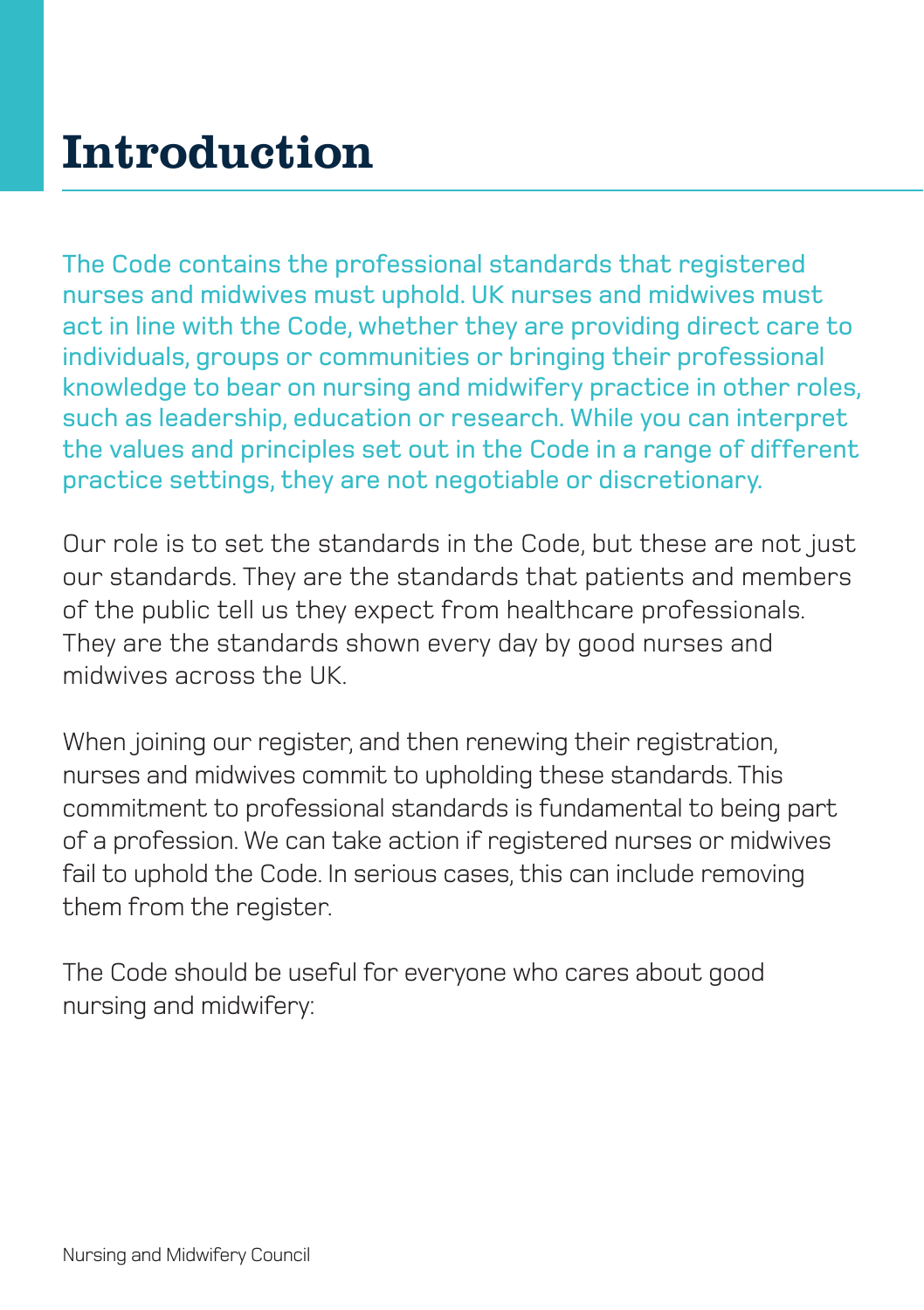- Patients and service users, and those who care for them, can use it to provide feedback to nurses and midwives about the care they receive.
- Nurses and midwives can use it to promote safe and effective practice in their place of work.
- Employer organisations should support their staff in upholding the standards in their professional Code as part of providing the quality and safety expected by service users and regulators.
- Educators can use the Code to help students understand what it means to be a registered professional and how keeping to the Code helps to achieve that.

For the many committed and expert practitioners on our register, this Code should be seen as a way of reinforcing their professionalism. Through revalidation, you will provide fuller, richer evidence of your continued ability to practise safely and effectively when you renew your registration. The Code will be central in the revalidation process as a focus for professional reflection. This will give the Code significance in your professional life, and raise its status and importance for employers.

The Code contains a series of statements that taken together signify what good nursing and midwifery practice looks like. It puts the interests of patients and service users first, is safe and effective, and promotes trust through professionalism.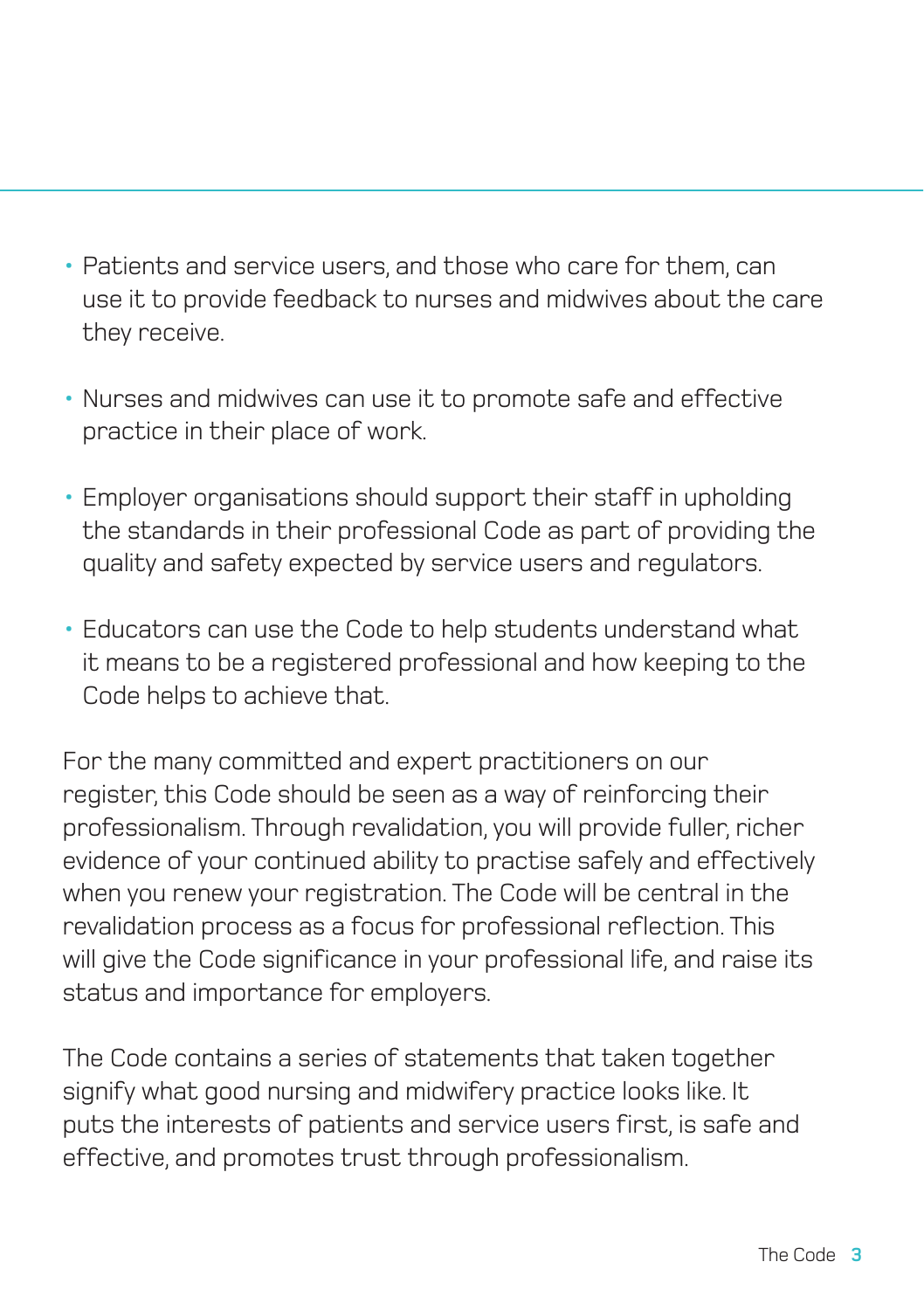# Prioritise people

You put the interests of people using or needing nursing or midwifery services first. You make their care and safety your main concern and make sure that their dignity is preserved and their needs are recognised, assessed and responded to. You make sure that those receiving care are treated with respect, that their rights are upheld and that any discriminatory attitudes and behaviours towards those receiving care are challenged.

#### **1 Treat people as individuals and uphold their dignity**

To achieve this, you must:

- 1.1 treat people with kindness, respect and compassion
- 1.2 make sure you deliver the fundamentals of care effectively
- 1.3 avoid making assumptions and recognise diversity and individual choice
- 1.4 make sure that any treatment, assistance or care for which you are responsible is delivered without undue delay, and
- 1.5 respect and uphold people's human rights.

# **2 Listen to people and respond to their preferences and concerns**

To achieve this, you must:

2.1 work in partnership with people to make sure you deliver care effectively

*The fundamentals of care include, but are not limited to, nutrition, hydration, bladder and bowel care, physical handling and making sure that those receiving care are kept in clean and hygienic conditions. It includes making sure that those receiving care have adequate access to nutrition and hydration, and making sure that you provide help to those who are not able to feed themselves or drink fluid unaided.*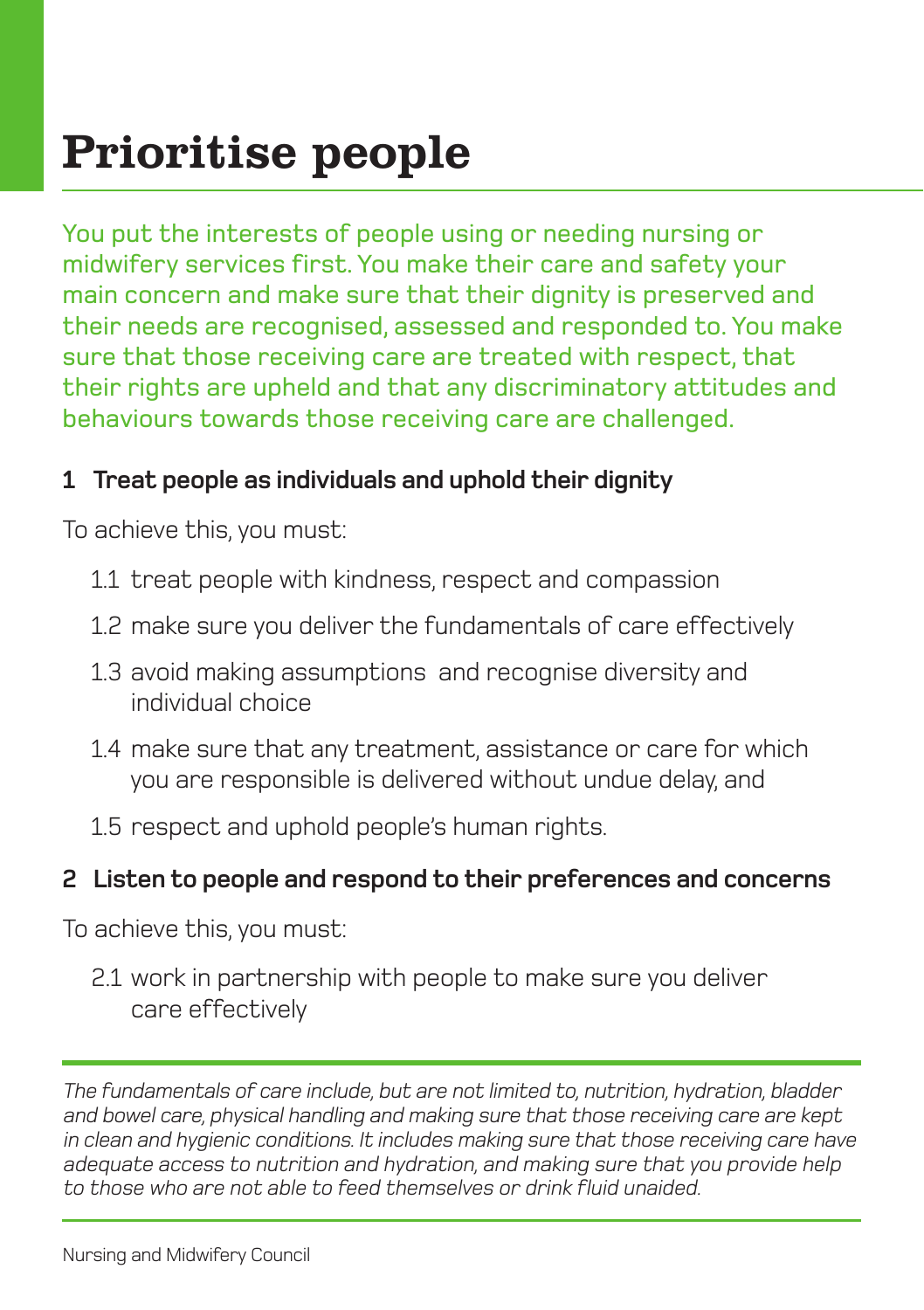- 2.2 recognise and respect the contribution that people can make to their own health and wellbeing
- 2.3 encourage and empower people to share decisions about their treatment and care
- 2.4 respect the level to which people receiving care want to be involved in decisions about their own health, wellbeing and care
- 2.5 respect, support and document a person's right to accept or refuse care and treatment, and
- 2.6 recognise when people are anxious or in distress and respond compassionately and politely.

#### **3 Make sure that people's physical, social and psychological needs are assessed and responded to**

To achieve this, you must:

- 3.1 pay special attention to promoting wellbeing, preventing ill health and meeting the changing health and care needs of people during all life stages
- 3.2 recognise and respond compassionately to the needs of those who are in the last few days and hours of life
- 3.3 act in partnership with those receiving care, helping them to access relevant health and social care, information and support when they need it, and
- 3.4 act as an advocate for the vulnerable, challenging poor practice and discriminatory attitudes and behaviour relating to their care.

# **4 Act in the best interests of people at all times**

To achieve this, you must:

4.1 balance the need to act in the best interests of people at all times with the requirement to respect a person's right to accept or refuse treatment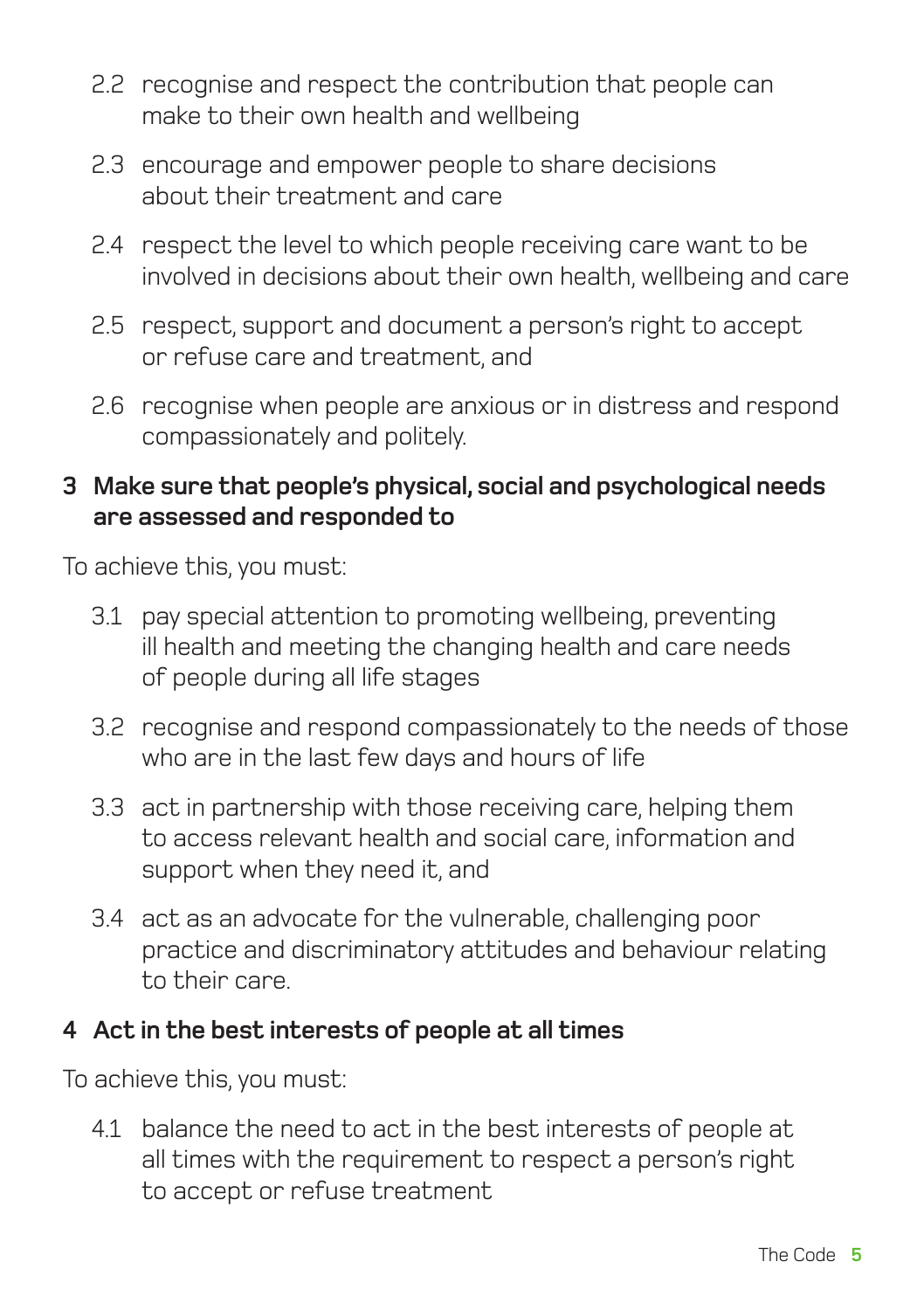- 4.2 make sure that you get properly informed consent and document it before carrying out any action
- 4.3 keep to all relevant laws about mental capacity that apply in the country in which you are practising, and make sure that the rights and best interests of those who lack capacity are still at the centre of the decision-making process, and
- 4.4 tell colleagues, your manager and the person receiving care if you have a conscientious objection to a particular procedure and arrange for a suitably qualified colleague to take over responsibility for that person's care (see the note below).

# **5 Respect people's right to privacy and confidentiality**

As a nurse or midwife, you owe a duty of confidentiality to all those who are receiving care. This includes making sure that they are informed about their care and that information about them is shared appropriately.

To achieve this, you must:

- 5.1 respect a person's right to privacy in all aspects of their care
- 5.2 make sure that people are informed about how and why information is used and shared by those who will be providing care
- 5.3 respect that a person's right to privacy and confidentiality continues after they have died
- 5.4 share necessary information with other healthcare professionals and agencies only when the interests of patient safety and public protection override the need for confidentiality, and
- 5.5 share with people, their families and their carers, as far as the law allows, the information they want or need to know about their health, care and ongoing treatment sensitively and in a way they can understand.

*You can only make a 'conscientious objection' in limited circumstances. For more information, please visit our website at* www.nmc-uk.org/standards*.*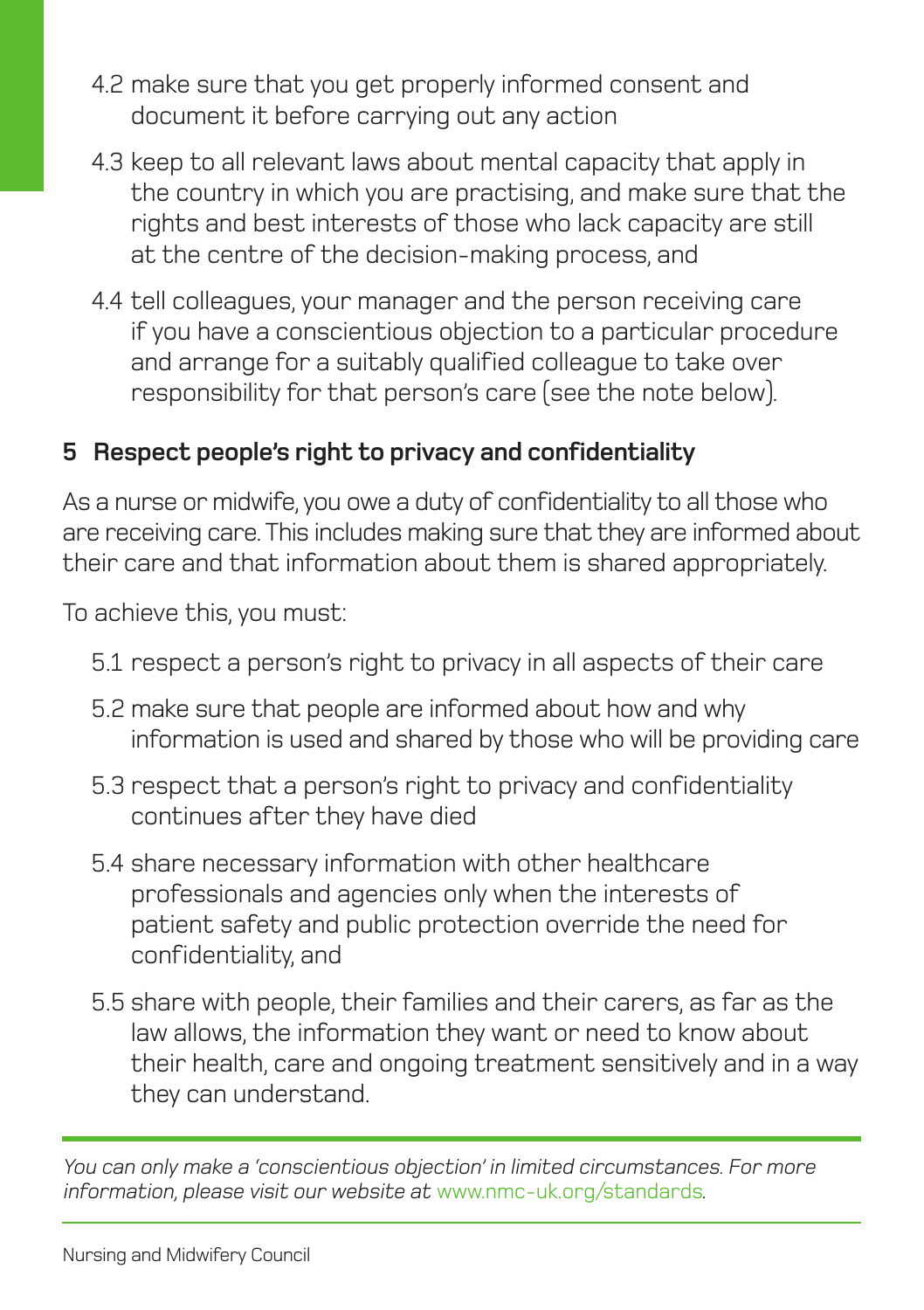You assess need and deliver or advise on treatment, or give help (including preventative or rehabilitative care) without too much delay and to the best of your abilities, on the basis of the best evidence available and best practice. You communicate effectively, keeping clear and accurate records and sharing skills, knowledge and experience where appropriate. You reflect and act on any feedback you receive to improve your practice.

#### **6 Always practise in line with the best available evidence**

To achieve this, you must:

- 6.1 make sure that any information or advice given is evidencebased, including information relating to using any healthcare products or services, and
- 6.2 maintain the knowledge and skills you need for safe and effective practice.

#### **7 Communicate clearly**

- 7.1 use terms that people in your care, colleagues and the public can understand
- 7.2 take reasonable steps to meet people's language and communication needs, providing, wherever possible, assistance to those who need help to communicate their own or other people's needs
- 7.3 use a range of verbal and non-verbal communication methods, and consider cultural sensitivities, to better understand and respond to people's personal and health needs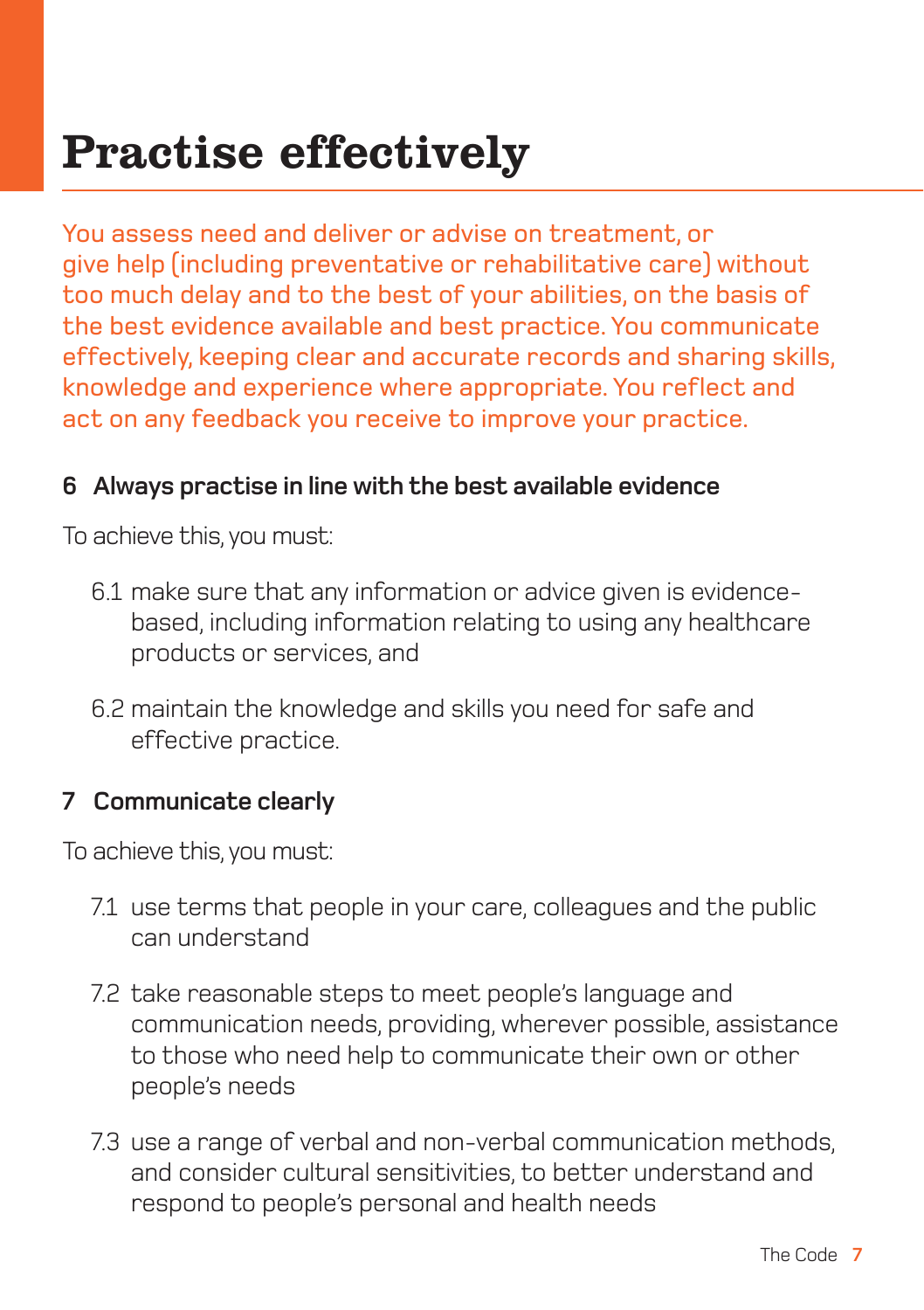- 7.4 check people's understanding from time to time to keep misunderstanding or mistakes to a minimum, and
- 7.5 be able to communicate clearly and effectively in English.

#### **8 Work cooperatively**

To achieve this, you must:

- 8.1 respect the skills, expertise and contributions of your colleagues, referring matters to them when appropriate
- 8.2 maintain effective communication with colleagues
- 8.3 keep colleagues informed when you are sharing the care of individuals with other healthcare professionals and staff
- 8.4 work with colleagues to evaluate the quality of your work and that of the team
- 8.5 work with colleagues to preserve the safety of those receiving care
- 8.6 share information to identify and reduce risk, and
- 8.7 be supportive of colleagues who are encountering health or performance problems. However, this support must never compromise or be at the expense of patient or public safety.

# **9 Share your skills, knowledge and experience for the benefit of people receiving care and your colleagues**

- 9.1 provide honest, accurate and constructive feedback to colleagues
- 9.2 gather and reflect on feedback from a variety of sources, using it to improve your practice and performance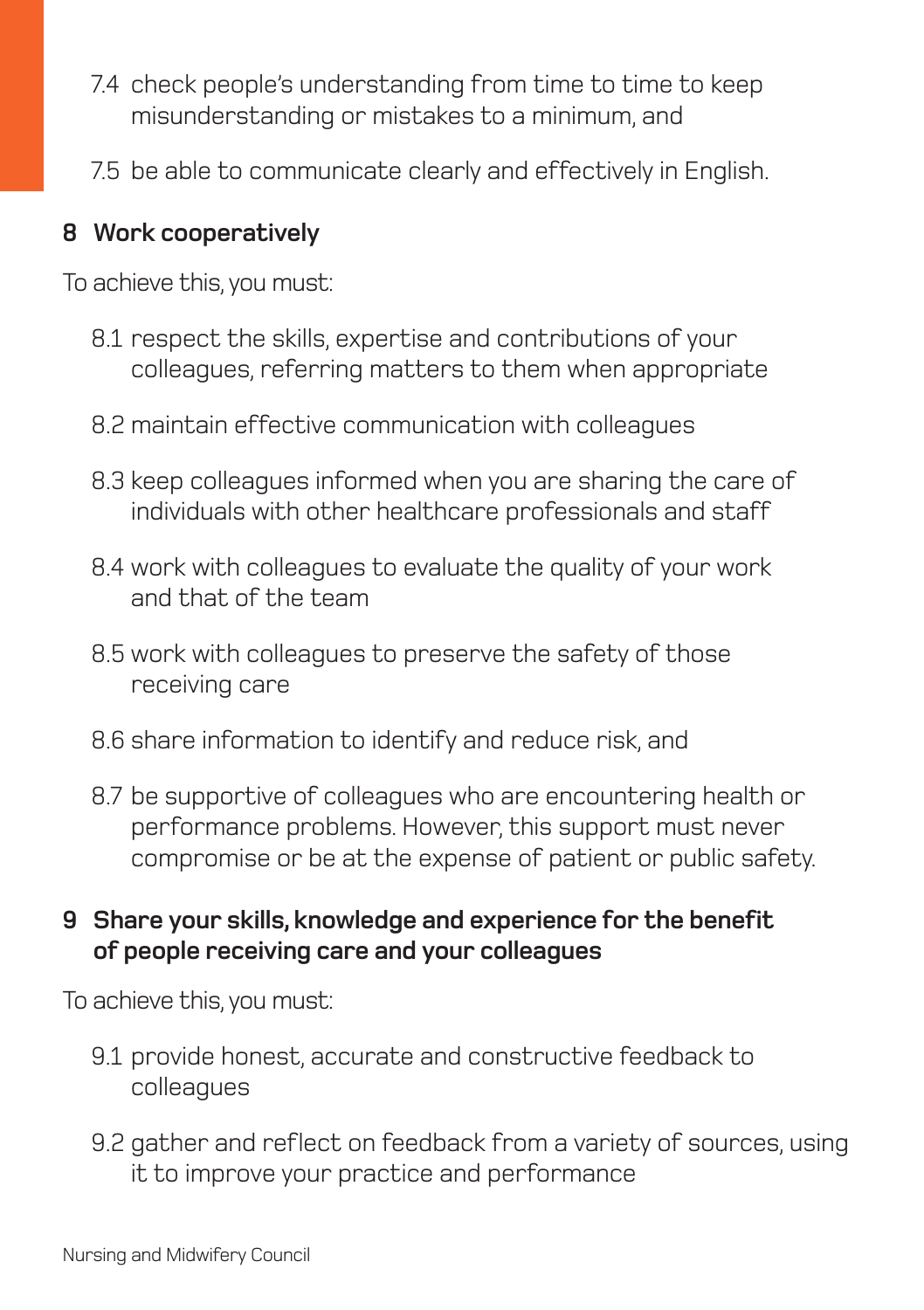- 9.3 deal with differences of professional opinion with colleagues by discussion and informed debate, respecting their views and opinions and behaving in a professional way at all times, and
- 9.4 support students' and colleagues' learning to help them develop their professional competence and confidence.

#### **10 Keep clear and accurate records relevant to your practice**

This includes but is not limited to patient records. It includes all records that are relevant to your scope of practice.

- 10.1 complete all records at the time or as soon as possible after an event, recording if the notes are written some time after the event
- 10.2 identify any risks or problems that have arisen and the steps taken to deal with them, so that colleagues who use the records have all the information they need
- 10.3 complete all records accurately and without any falsification, taking immediate and appropriate action if you become aware that someone has not kept to these requirements
- 10.4 attribute any entries you make in any paper or electronic records to yourself, making sure they are clearly written, dated and timed, and do not include unnecessary abbreviations, jargon or speculation
- 10.5 take all steps to make sure that all records are kept securely, and
- 10.6 collect, treat and store all data and research findings appropriately.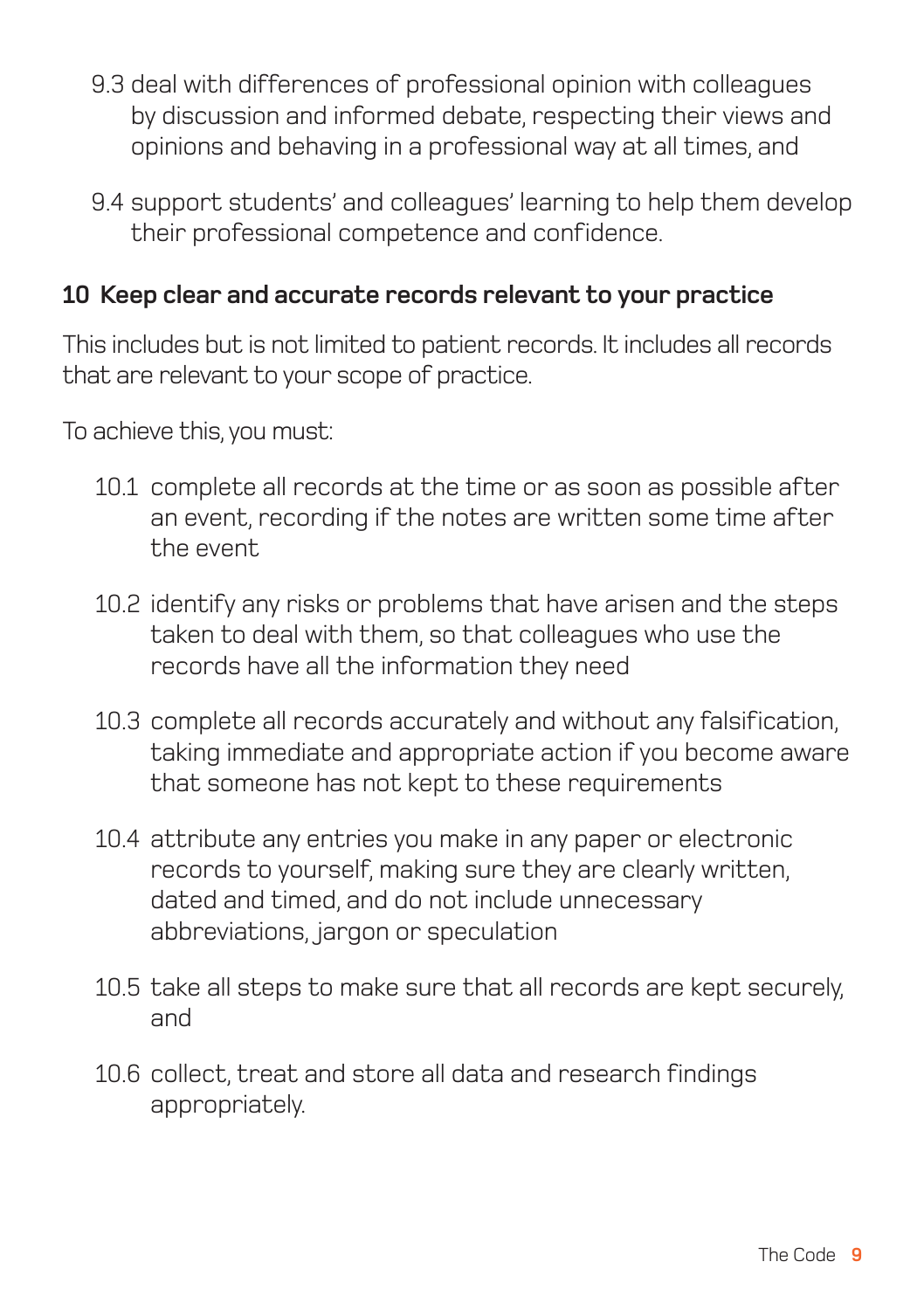## **11 Be accountable for your decisions to delegate tasks and duties to other people**

To achieve this, you must:

- 11.1 only delegate tasks and duties that are within the other person's scope of competence, making sure that they fully understand your instructions
- 11.2 make sure that everyone you delegate tasks to is adequately supervised and supported so they can provide safe and compassionate care, and
- 11.3 confirm that the outcome of any task you have delegated to someone else meets the required standard.

# **12 Have in place an indemnity arrangement which provides appropriate cover for any practice you take on as a nurse or midwife in the United Kingdom**

To achieve this, you must:

12.1 make sure that you have an appropriate indemnity arrangement in place relevant to your scope of practice.

For more information, please visit: www.nmc-uk.org/indemnity.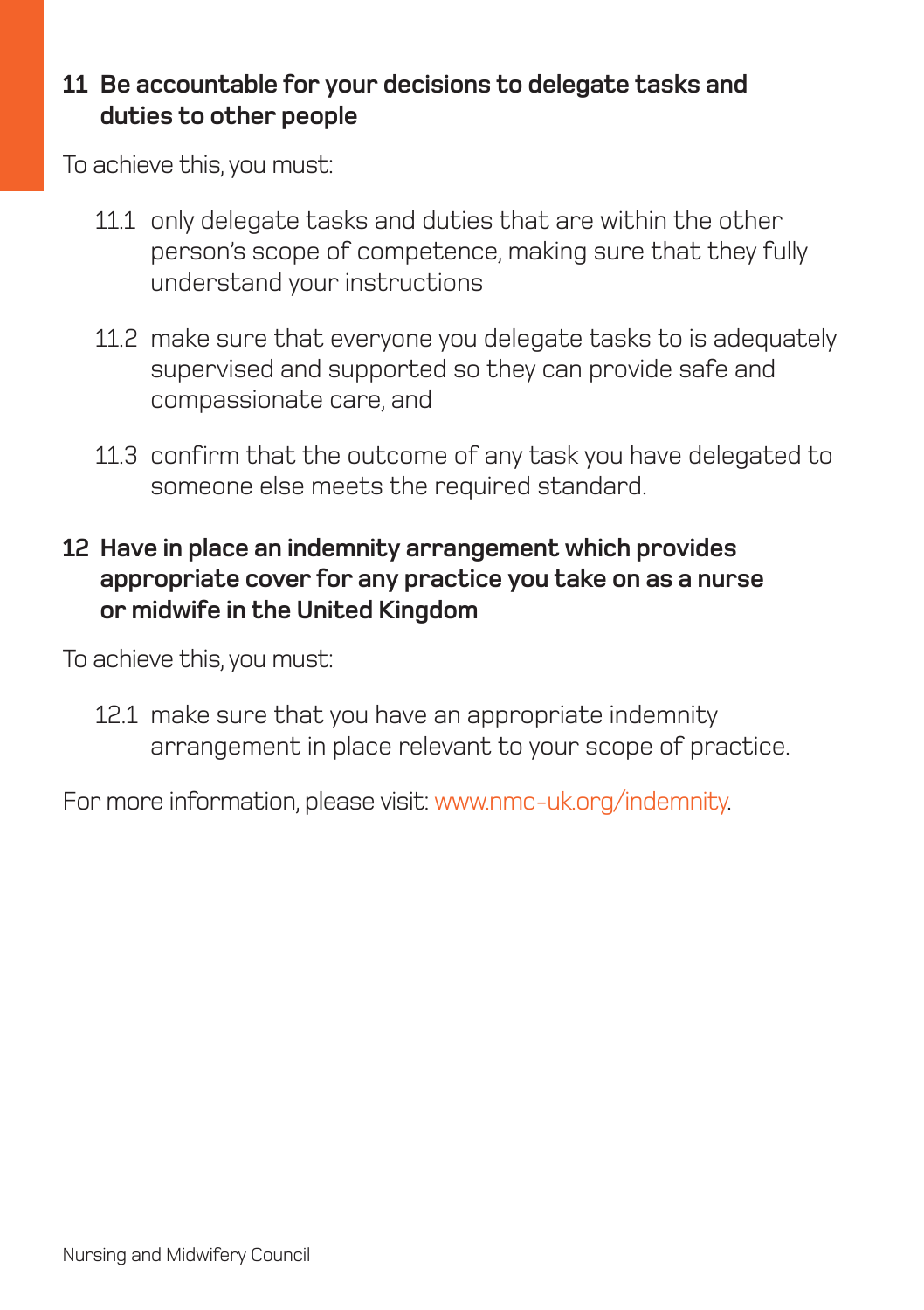# Preserve safety

You make sure that patient and public safety is protected. You work within the limits of your competence, exercising your professional 'duty of candour' and raising concerns immediately whenever you come across situations that put patients or public safety at risk. You take necessary action to deal with any concerns where appropriate.

#### **13 Recognise and work within the limits of your competence**

To achieve this, you must:

- 13.1 accurately assess signs of normal or worsening physical and mental health in the person receiving care
- 13.2 make a timely and appropriate referral to another practitioner when it is in the best interests of the individual needing any action, care or treatment
- 13.3 ask for help from a suitably qualified and experienced healthcare professional to carry out any action or procedure that is beyond the limits of your competence
- 13.4 take account of your own personal safety as well as the safety of people in your care, and
- 13.5 complete the necessary training before carrying out a new role.

#### **14 Be open and candid with all service users about all aspects of care and treatment, including when any mistakes or harm have taken place**

To achieve this, you must:

14.1 act immediately to put right the situation if someone has suffered actual harm for any reason or an incident has happened which had the potential for harm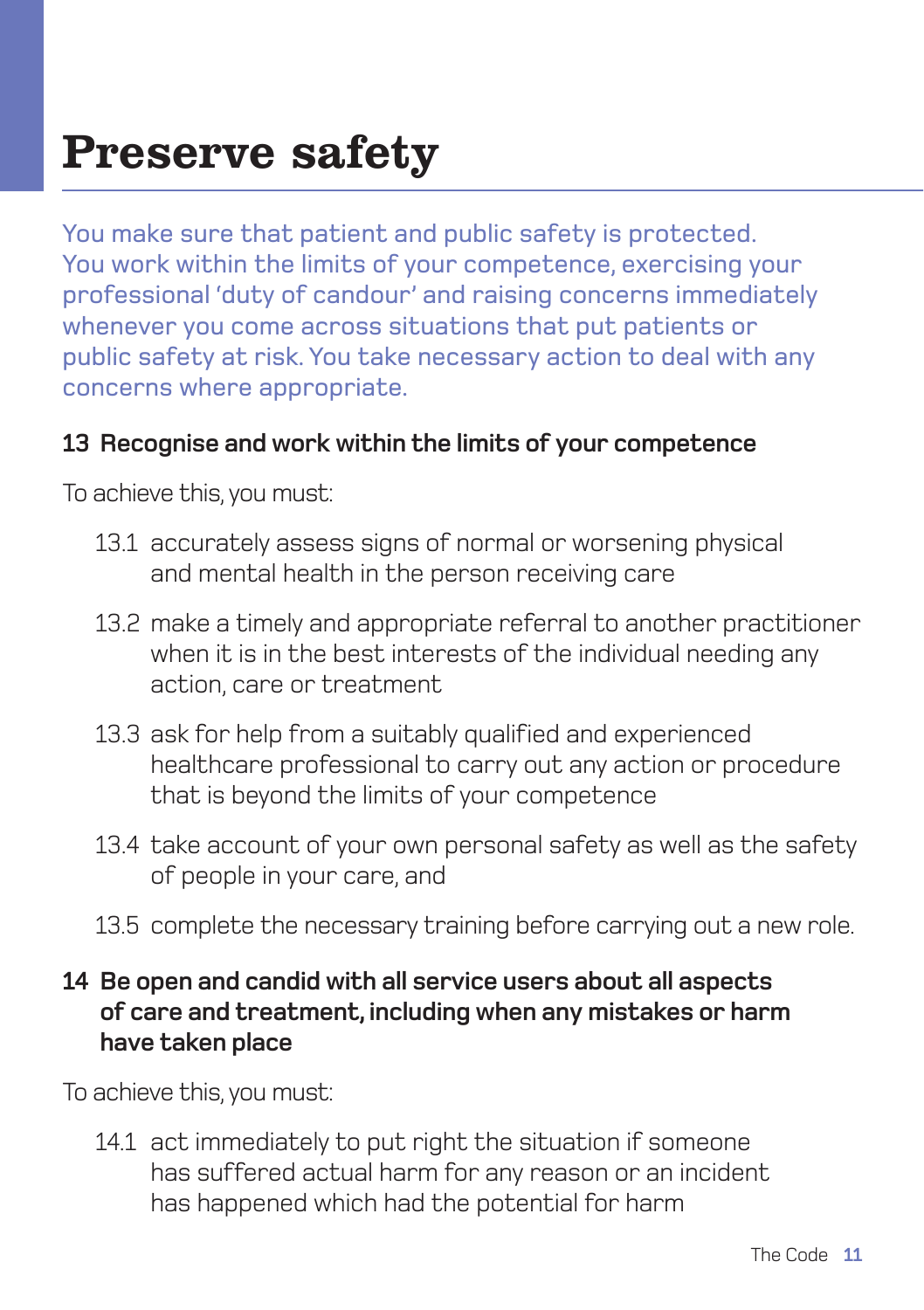- 14.2 explain fully and promptly what has happened, including the likely effects, and apologise to the person affected and, where appropriate, their advocate, family or carers, and
- 14.3 document all these events formally and take further action (escalate) if appropriate so they can be dealt with quickly.

#### **15 Always offer help if an emergency arises in your practice setting or anywhere else**

To achieve this, you must:

- 15.1 only act in an emergency within the limits of your knowledge and competence
- 15.2 arrange, wherever possible, for emergency care to be accessed and provided promptly, and
- 15.3 take account of your own safety, the safety of others and the availability of other options for providing care.

# **16 Act without delay if you believe that there is a risk to patient safety or public protection**

To achieve this, you must:

- 16.1 raise and, if necessary, escalate any concerns you may have about patient or public safety, or the level of care people are receiving in your workplace or any other healthcare setting and use the channels available to you in line with our guidance and your local working practices
- 16.2 raise your concerns immediately if you are being asked to practise beyond your role, experience and training
- 16.3 tell someone in authority at the first reasonable opportunity if you experience problems that may prevent you working

*The professional duty of candour is about openness and honesty when things go wrong. "Every healthcare professional must be open and honest with patients when something goes wrong with their treatment or care which causes, or has the potential to cause, harm or distress." Joint statement from the Chief Executives of statutory regulators of healthcare professionals.*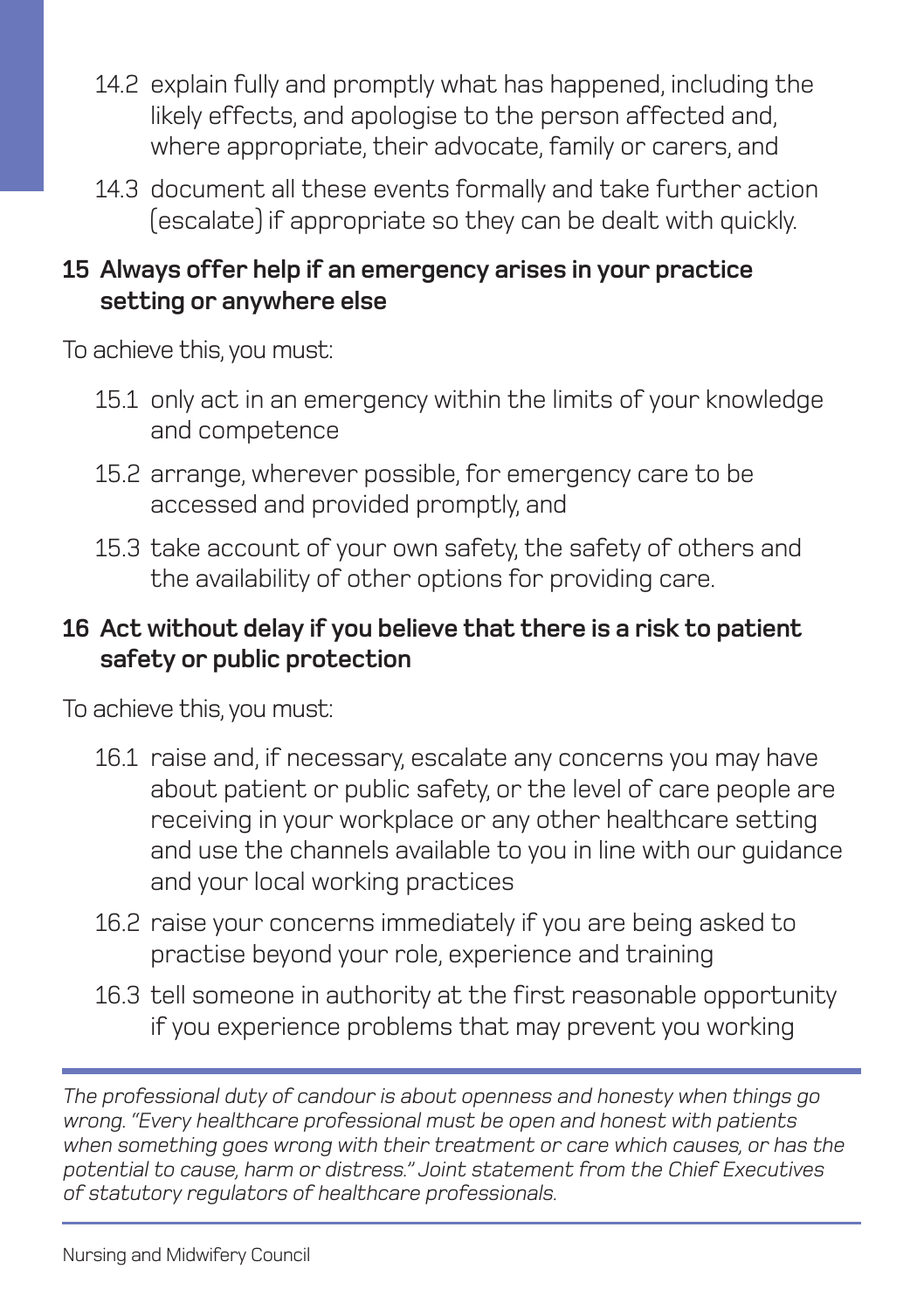within the Code or other national standards, taking prompt action to tackle the causes of concern if you can

- 16.4 acknowledge and act on all concerns raised to you, investigating, escalating or dealing with those concerns where it is appropriate for you to do so
- 16.5 not obstruct, intimidate, victimise or in any way hinder a colleague, member of staff, person you care for or member of the public who wants to raise a concern, and
- 16.6 protect anyone you have management responsibility for from any harm, detriment, victimisation or unwarranted treatment after a concern is raised.

For more information, please visit: www.nmc-uk.org/raisingconcerns.

# **17 Raise concerns immediately if you believe a person is vulnerable or at risk and needs extra support and protection**

To achieve this, you must:

- 17.1 take all reasonable steps to protect people who are vulnerable or at risk from harm, neglect or abuse
- 17.2 share information if you believe someone may be at risk of harm, in line with the laws relating to the disclosure of information, and
- 17.3 have knowledge of and keep to the relevant laws and policies about protecting and caring for vulnerable people.
- **18 Advise on, prescribe, supply, dispense or administer medicines within the limits of your training and competence, the law, our guidance and other relevant policies, guidance and regulations**

To achieve this, you must:

18.1 prescribe, advise on, or provide medicines or treatment, including repeat prescriptions (only if you are suitably qualified) if you have enough knowledge of that person's health and are satisfied that the medicines or treatment serve that person's health needs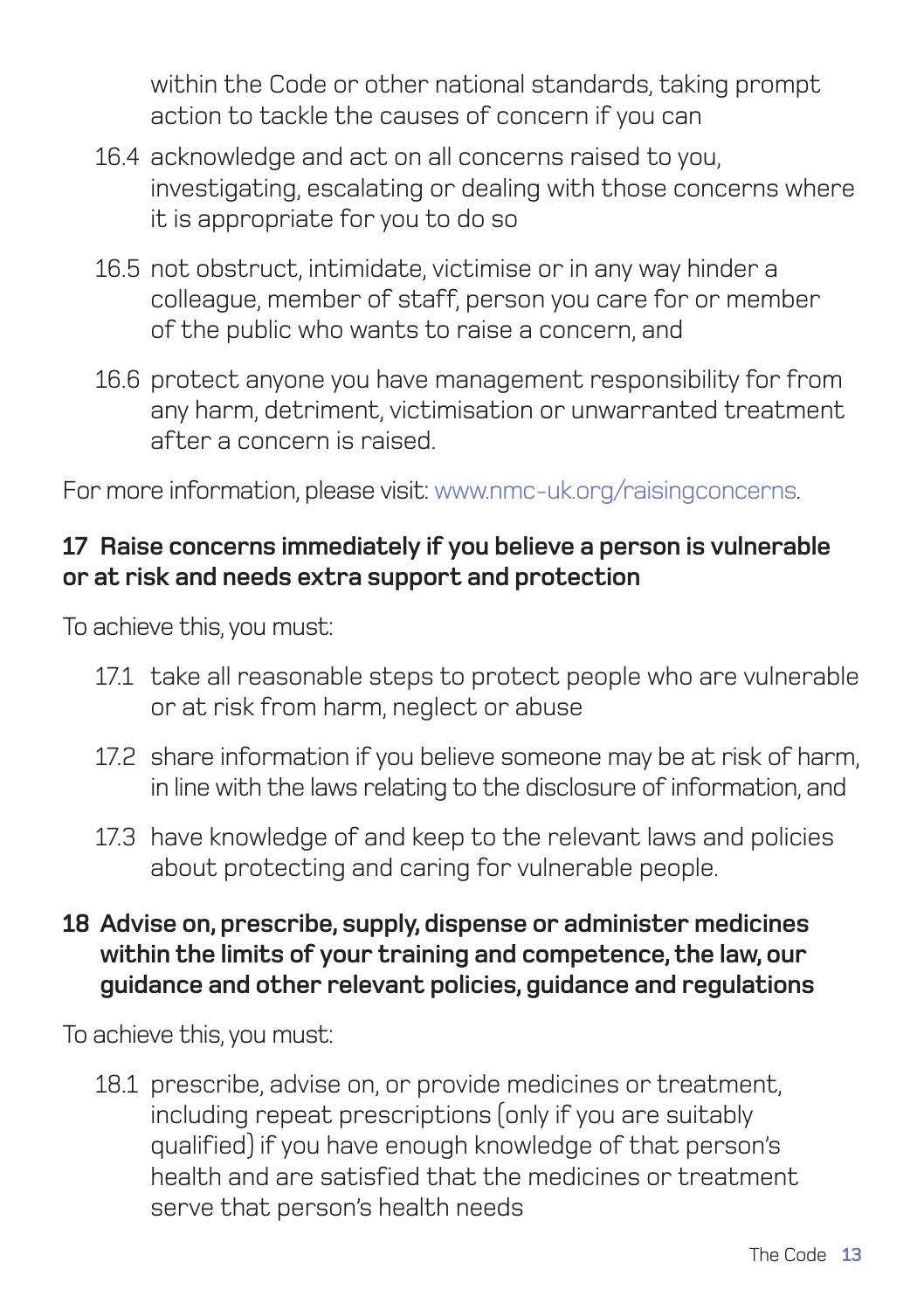- 18.2 keep to appropriate guidelines when giving advice on using controlled drugs and recording the prescribing, supply, dispensing or administration of controlled drugs
- 18.3 make sure that the care or treatment you advise on, prescribe, supply, dispense or administer for each person is compatible with any other care or treatment they are receiving, including (where possible) over-the-counter medicines
- 18.4 take all steps to keep medicines stored securely, and
- 18.5 wherever possible, avoid prescribing for yourself or for anyone with whom you have a close personal relationship.

For more information, please visit: www.nmc-uk.org/standards.

# **19 Be aware of, and reduce as far as possible, any potential for harm associated with your practice**

To achieve this, you must:

- 19.1 take measures to reduce as far as possible, the likelihood of mistakes, near misses, harm and the effect of harm if it takes place
- 19.2 take account of current evidence, knowledge and developments in reducing mistakes and the effect of them and the impact of human factors and system failures (see the note below)
- 19.3 keep to and promote recommended practice in relation to controlling and preventing infection, and
- 19.4 take all reasonable personal precautions necessary to avoid any potential health risks to colleagues, people receiving care and the public.

*Human factors refer to environmental, organisational and job factors, and human and individual characteristics, which influence behaviour at work in a way which can affect health and safety – Health and Safety Executive. You can find more information at* www.hse.gov.uk*.*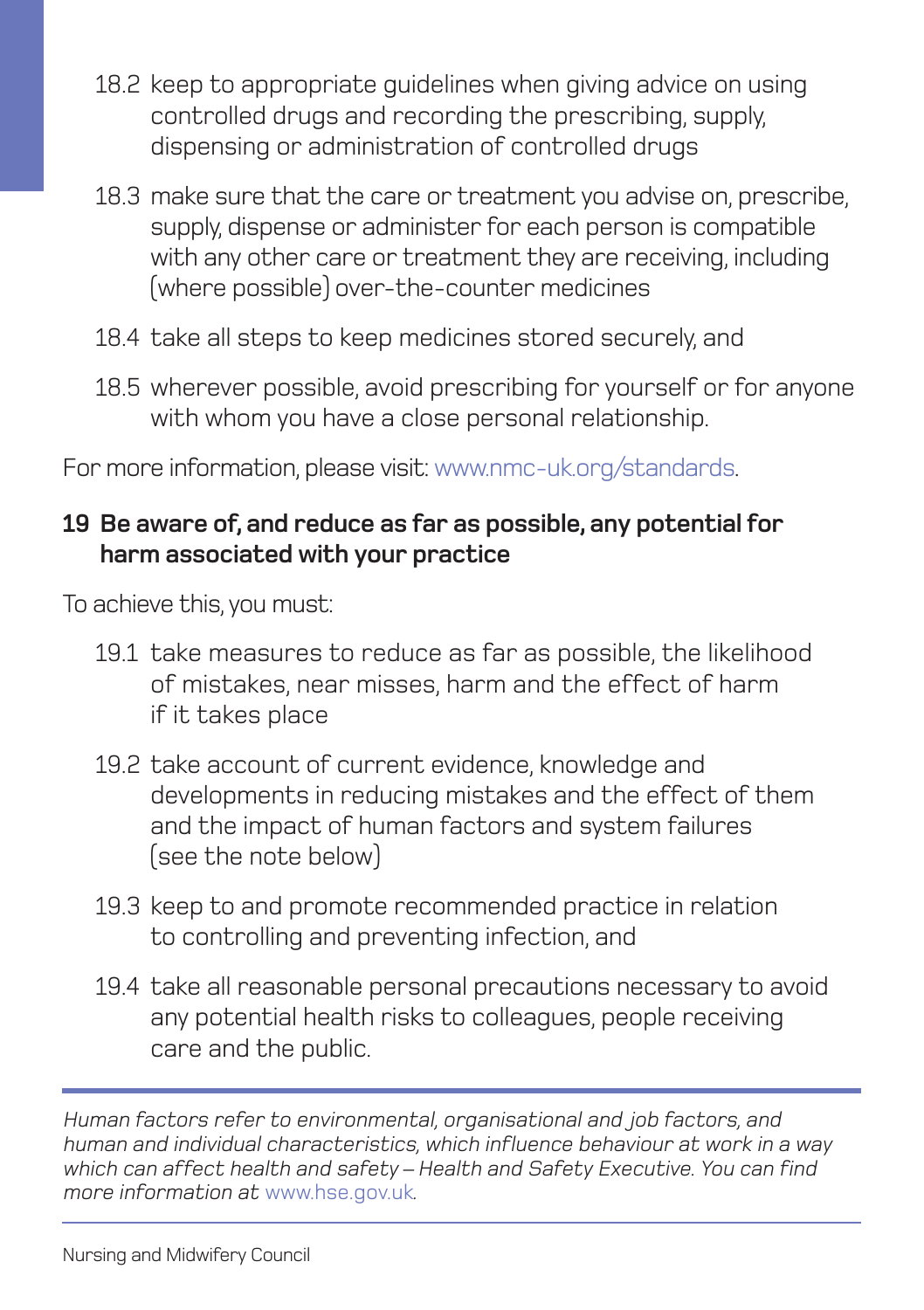You uphold the reputation of your profession at all times. You should display a personal commitment to the standards of practice and behaviour set out in the Code. You should be a model of integrity and leadership for others to aspire to. This should lead to trust and confidence in the profession from patients, people receiving care, other healthcare professionals and the public.

# **20 Uphold the reputation of your profession at all times**

- 20.1 keep to and uphold the standards and values set out in the Code
- 20.2 act with honesty and integrity at all times, treating people fairly and without discrimination, bullying or harassment
- 20.3 be aware at all times of how your behaviour can affect and influence the behaviour of other people
- 20.4 keep to the laws of the country in which you are practising
- 20.5 treat people in a way that does not take advantage of their vulnerability or cause them upset or distress
- 20.6 stay objective and have clear professional boundaries at all times with people in your care (including those who have been in your care in the past), their families and carers
- 20.7 make sure you do not express your personal beliefs (including political, religious or moral beliefs) to people in an inappropriate way
- 20.8 act as a role model of professional behaviour for students and newly qualified nurses and midwives to aspire to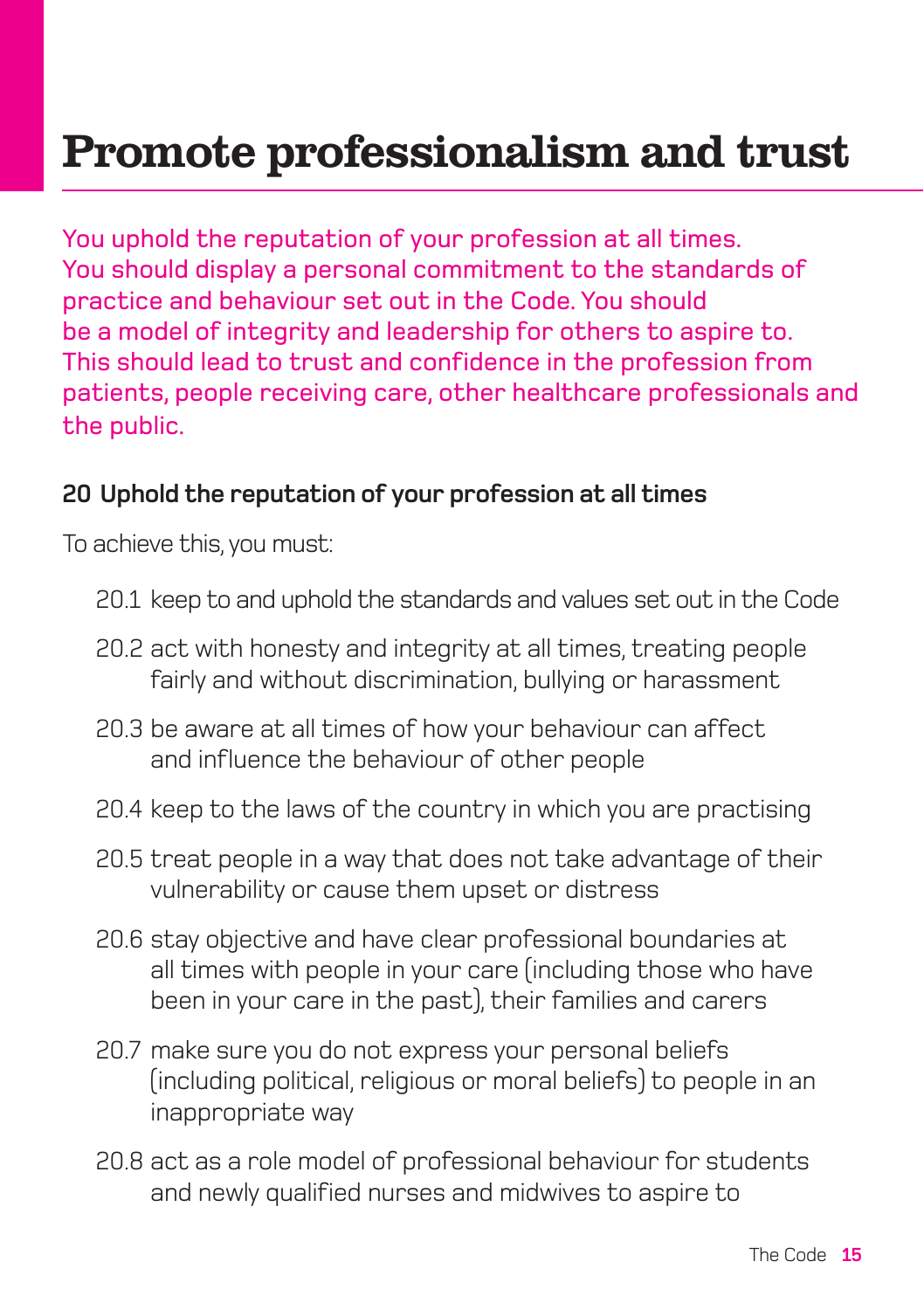- 20.9 maintain the level of health you need to carry out your professional role, and
- 20.10 use all forms of spoken, written and digital communication (including social media and networking sites) responsibly, respecting the right to privacy of others at all times.

For more guidance on using social media and networking sites, please visit: www.nmc-uk.org/guidance.

#### **21 Uphold your position as a registered nurse or midwife**

- 21.1 refuse all but the most trivial gifts, favours or hospitality as accepting them could be interpreted as an attempt to gain preferential treatment
- 21.2 never ask for or accept loans from anyone in your care or anyone close to them
- 21.3 act with honesty and integrity in any financial dealings you have with everyone you have a professional relationship with, including people in your care
- 21.4 make sure that any advertisements, publications or published material you produce or have produced for your professional services are accurate, responsible, ethical, do not mislead or exploit vulnerabilities and accurately reflect your relevant skills, experience and qualifications
- 21.5 never use your professional status to promote causes that are not related to health, and
- 21.6 cooperate with the media only when it is appropriate to do so, and then always protecting the confidentiality and dignity of people receiving treatment or care.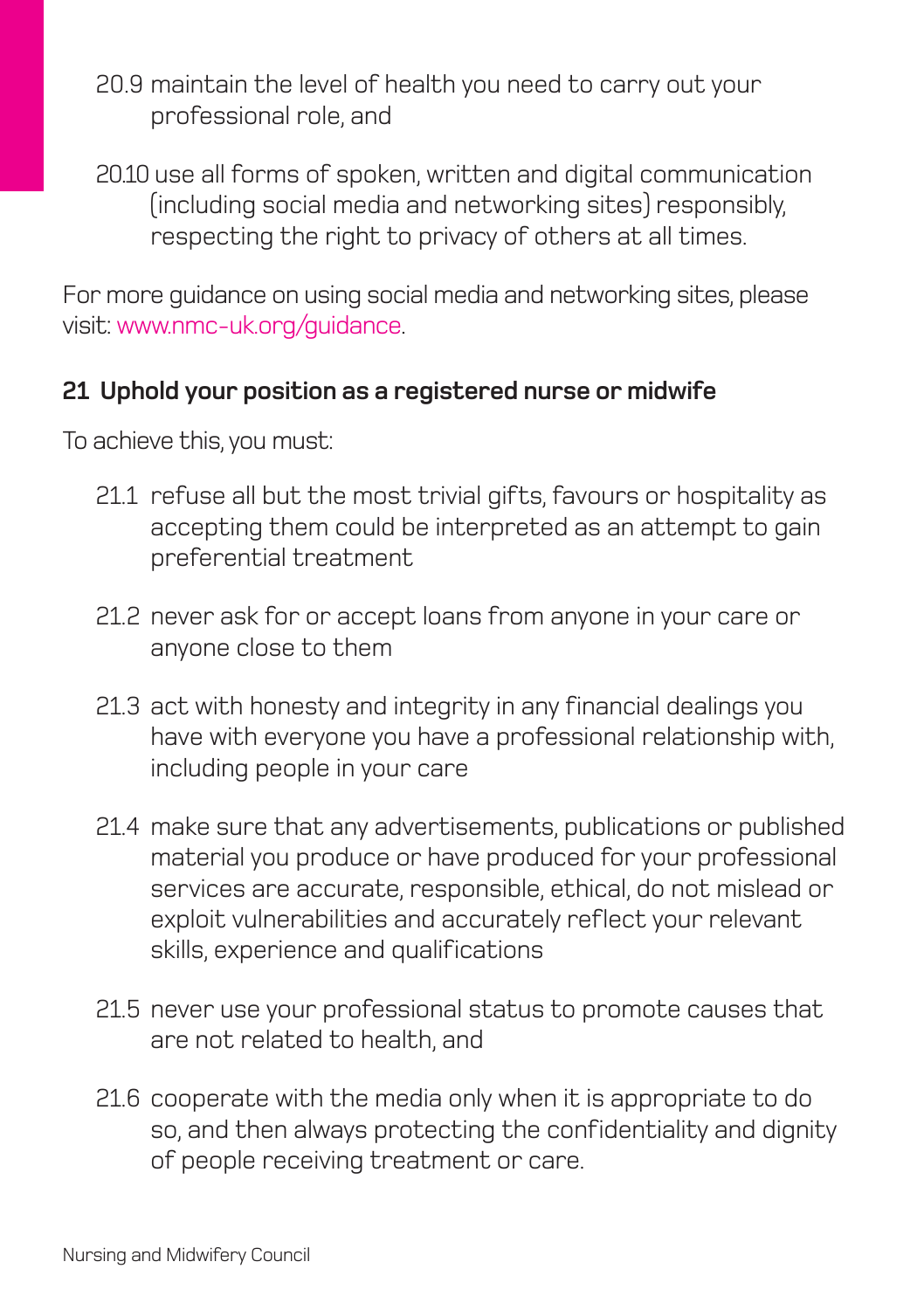# **22 Fulfil all registration requirements**

To achieve this, you must:

- 22.1 meet any reasonable requests so we can oversee the registration process
- 22.2 keep to our prescribed hours of practice and carry out continuing professional development activities, and
- 22.3 keep your knowledge and skills up to date, taking part in appropriate and regular learning and professional development activities that aim to maintain and develop your competence and improve your performance.

For more information, please visit: www.nmc-uk.org/standards.

# **23 Cooperate with all investigations and audits**

This includes investigations or audits either against you or relating to others, whether individuals or organisations. It also includes cooperating with requests to act as a witness in any hearing that forms part of an investigation, even after you have left the register.

- 23.1 cooperate with any audits of training records, registration records or other relevant audits that we may want to carry out to make sure you are still fit to practise
- 23.2 tell both us and any employers as soon as you can about any caution or charge against you, or if you have received a conditional discharge in relation to, or have been found guilty of, a criminal offence (other than a protected caution or conviction)
- 23.3 tell any employers you work for if you have had your practice restricted or had any other conditions imposed on you by us or any other relevant body.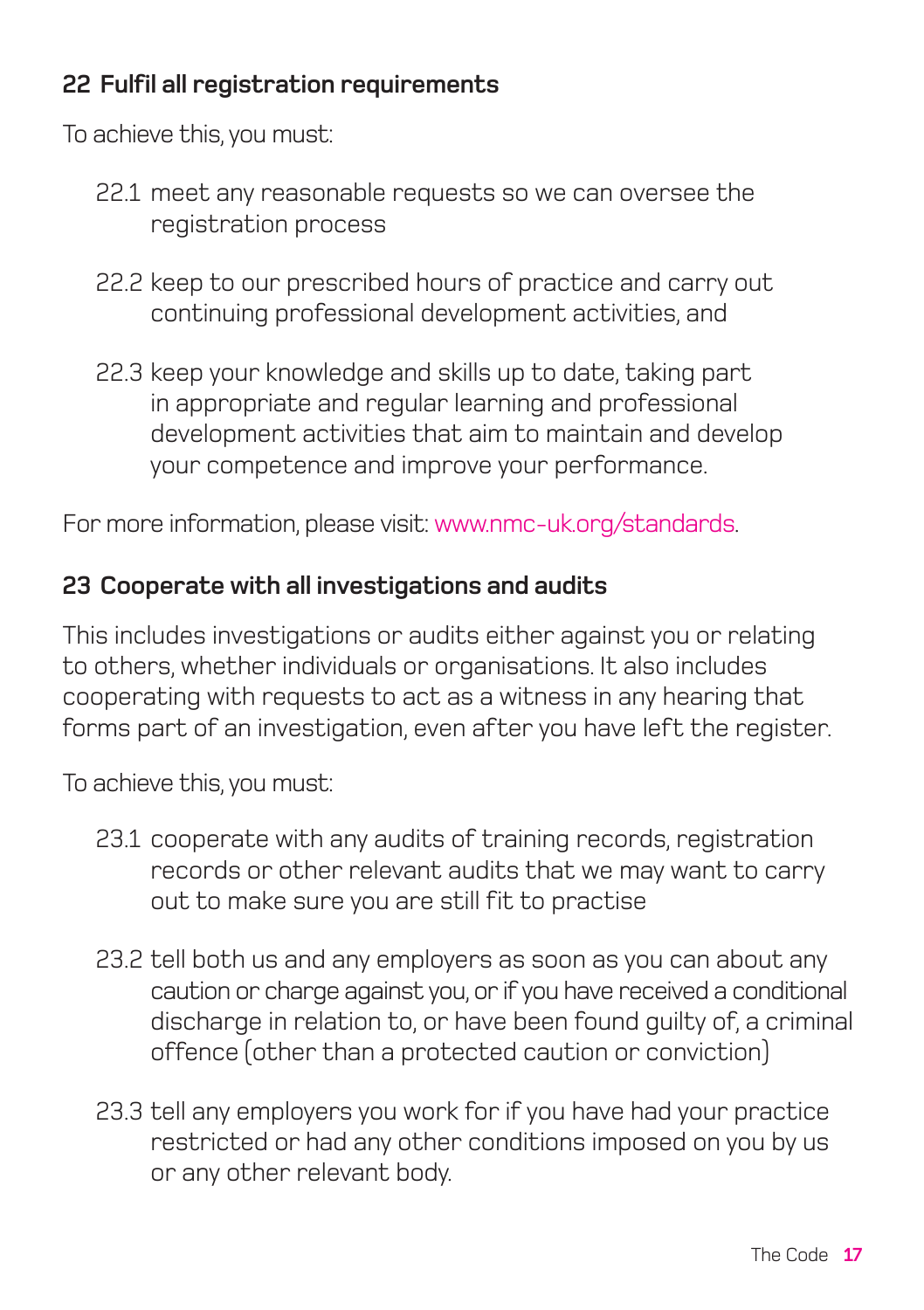- 23.4 tell us and your employers at the first reasonable opportunity if you are or have been disciplined by any regulatory or licensing organisation, including those who operate outside of the professional healthcare environment, and
- 23.5 give your NMC Pin when any reasonable request for it is made (see the note below).

For more information, please visit: www.nmc-uk.org.

# **24 Respond to any complaints made against you professionally**

To achieve this, you must:

- 24.1 never allow someone's complaint to affect the care that is provided to them, and
- 24.2 use all complaints as a form of feedback and an opportunity for reflection and learning to improve practice.

# **25 Provide leadership to make sure people's wellbeing is protected and to improve their experiences of the healthcare system**

To achieve this, you must:

- 25.1 identify priorities, manage time, staff and resources effectively and deal with risk to make sure that the quality of care or service you deliver is maintained and improved, putting the needs of those receiving care or services first, and
- 25.2 support any staff you may be responsible for to follow the Code at all times. They must have the knowledge, skills and competence for safe practice; and understand how to raise any concerns linked to any circumstances where the Code has, or could be, broken.

*When telling your employers, this includes telling (i) any person, body or organisation you are employed by, or intend to be employed by, as a nurse or midwife; and (ii) any person, body or organisation with whom you have an arrangement to provide services as a nurse or midwife.*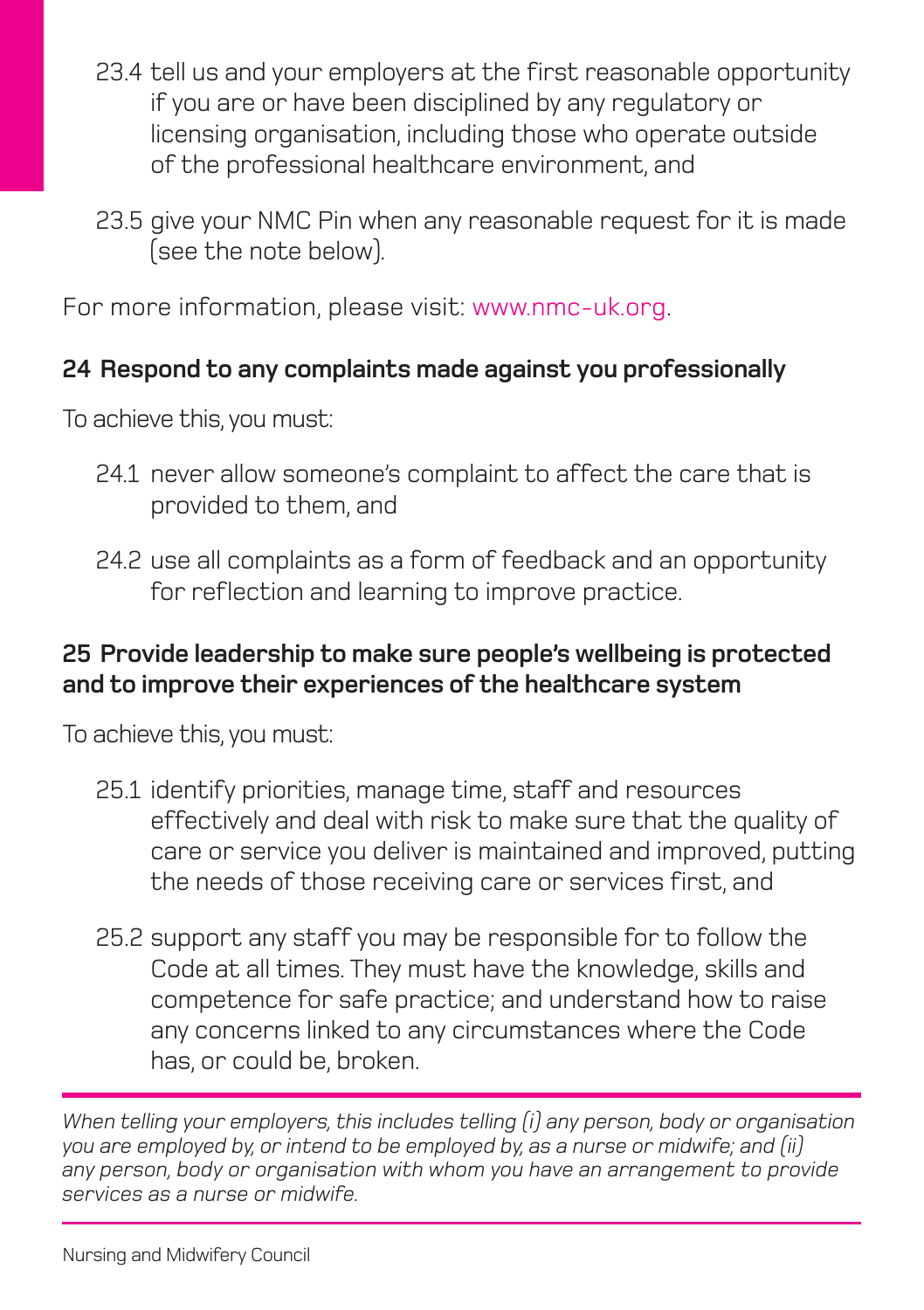# About us

The Nursing and Midwifery Council exists to protect the public. We do this by making sure that only those who meet our requirements are allowed to practise as a nurse or midwife in the UK. We take action if concerns are raised about whether a nurse or midwife is fit to practise.

**It is illegal to practise as a nurse or midwife in the UK if you are not on our register.**

Published 29 January 2015 Effective from 31 March 2015

For more information about the Code, please visit: www.nmc-uk.org/code.